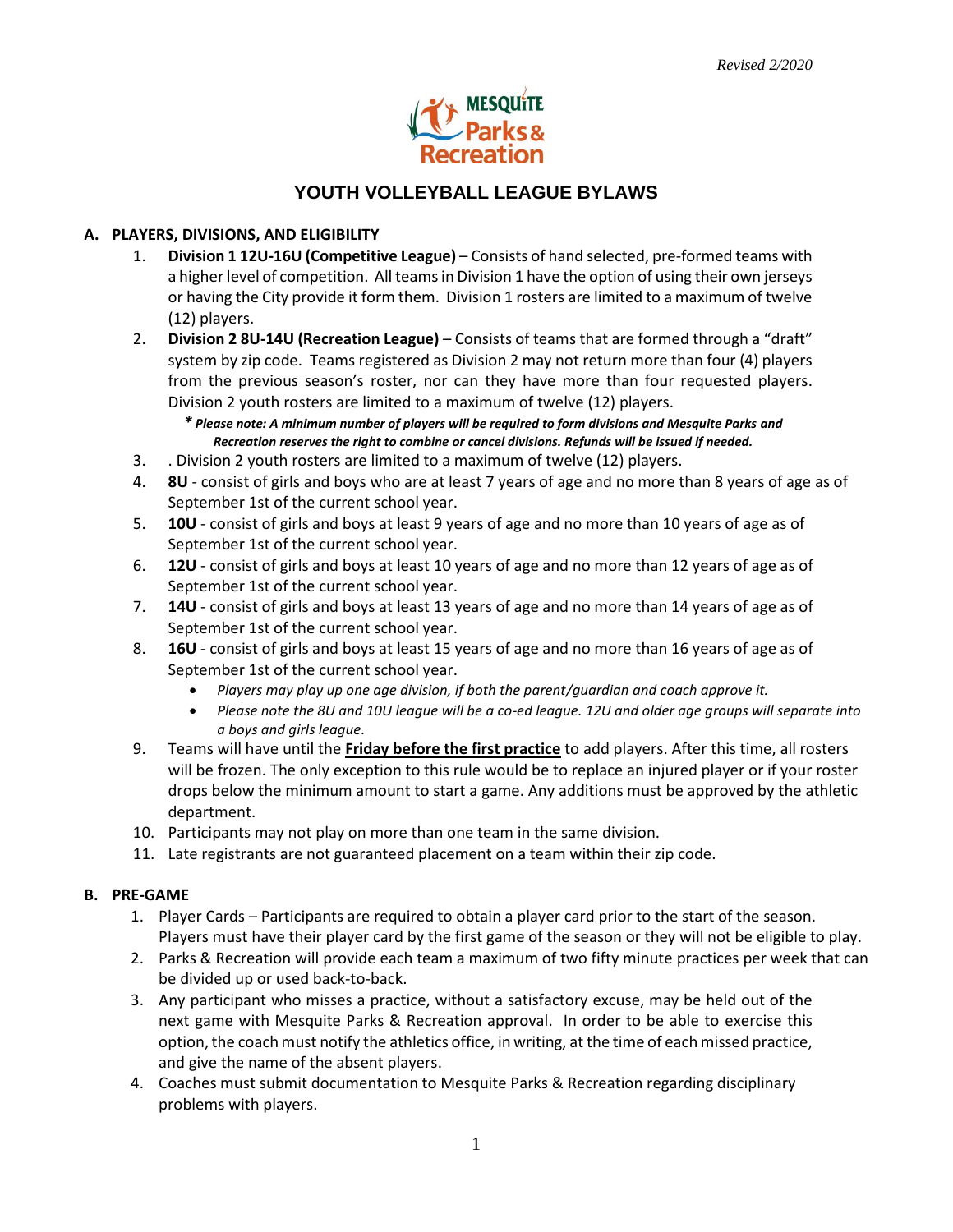## **C. REQUIRED EQUIPMENT**

- 1. Jerseys
	- **a. D2 -** All players must wear a Mesquite Parks & Recreation issued jersey. If t-shirts are worn underneath, they must be identical in color to the rest of the team. **Teams who do not wear Parks and Recreation jerseys will not be allowed to play.** Coaches will be notified once the jerseys are ready for pick-up. Any jerseys not picked up will be available at the gym.
	- **b. D1** D1 can purchase their own uniforms or wear the uniforms provided by Parks and Recreation. Each player on the team must wear jerseys that are identical in the base color. T-shirts worn underneath jersey must also be identical in color to the rest of the team. Jerseys must have a six-inch number on the back and a four-inch number on the front. Numbers must be permanently affixed to the jersey, not taped or pinned to the jersey. Numbers that are hand written in pencil, marker or any type of ink pen are not allowed.
- 2. Shorts must also be identical in color to the rest of the team.
- 3. Although knee pads are not required they are highly recommended.
- 4. Athletic type shoes with non-marking soles are required.
- 5. Players must observe the following:
	- a. No hard or soft casts are allowed.
	- b. Knee and ankle braces are permitted but all exposed hinges must be covered.
	- c. Rubber, cloth or elastic bands may be used to control hair. Hard items including, but not limited to, beads, barrettes and bobby pins, are prohibited.
	- d. Jewelry is prohibited. Jewelry that is taped down will not be allowed. Religious and medical-alert medals are not considered jewelry. These items may be worn but must be taped down.
	- e. Anything on the wrist other than wrist bands is prohibited.

#### **D. GAME FORMAT**

- 1. A coin toss at the beginning of match will determine which team receives the choice of first serve or choice of side of the court for the first game. The loser of the toss receives the remaining option. In the event of a third game of the match, a second coin toss will determine the choice of the first serve or side.
- 2. **Pregame**: Each team will be allowed at least five minutes to warm up. The last minute of warm-ups will be to practice serving on both sides of the court.
- 3. **A Game:** Consists of twenty-five points. Rally scoring will be used. If a score is tied at twenty-five, then a team must have an advantage of two points to win. If it goes to a third game, it will be played to twenty-five. A team must have an advantage of two points to win. (All three games will be capped at thirty points.)
- 4. **A Match:** Consists of the best 2 out of 3 games.
- 5. **Game Time:** All games will be scheduled for fifty minutes each. If a game is tied when the clock runs out, the team who scores the next point will win. If one team is ahead by only one point, that team will receive the win. If the first two games are won by the same team, the third game can still be played as a practice game. The game clock will run until 50 minutes is up.
- 6. **Timeouts:** Each team will be permitted one thirty second timeout per game. The clock will stop on timeouts. Timeouts do not carry over from one game to the next. Timeouts will only be granted during a dead ball or before the referee's whistle for the serve. Only players on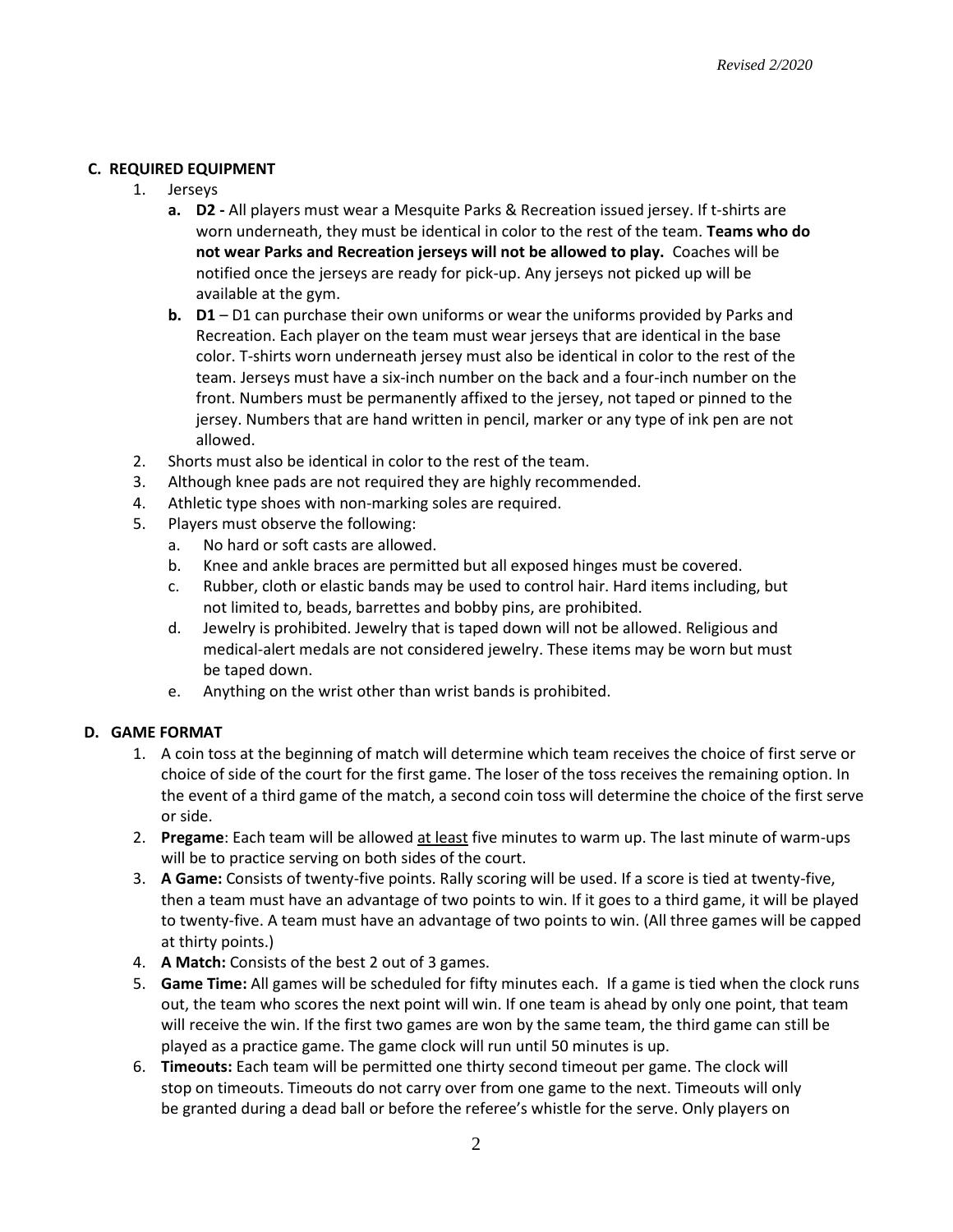the court and the head coach can request a timeout. Any team requesting additional timeouts will be charged with unnecessary delay of game and be penalized a point to the opposing team.

7. **Game time is forfeit time.** A team must have a minimum of five players to start a game. FORFEIT RULE: Only the first game of the match will be forfeited at game time. The second game will be forfeited fifteen minutes after game time. The third game will be forfeited thirty minutes after said game time.

Example is as follows: If game time is at 7:10 PM

| score of 10-25.    |                     |                                                                                                         |
|--------------------|---------------------|---------------------------------------------------------------------------------------------------------|
|                    |                     | A double forfeit will occur when neither team has five players. If a team forfeits, they will receive a |
| Game 3             | $7:40 \text{ PM}$   |                                                                                                         |
| Game 2             | $7:25$ PM           |                                                                                                         |
| Game 1             | $7:10 \text{ PM}$   |                                                                                                         |
| <b>FIRST MATCH</b> | <b>FORFEIT TIME</b> |                                                                                                         |

## **E. GAME PLAY**

- 1. Players may make a substitution when play is stopped or the ball is dead. A substitute must report to the scorekeeper and be recognized by the referee before entering the playing area.
- 2. Participation

Division 1: No participation requirements

Division 2: Teams must abide by the following minimum player requirements:

## **8U - 12U**

Substitution Rule:

- a. When a team rotates to serve, the player who served the previous turn must come out of the game, and a sub will enter at the middle position of the back row.
- b. A team has unlimited substitutions.
- c. Once a player is substituted off the floor, coaches must use all players on the bench before that player is allowed to go back into the game.

### 3. **14U**

Substitution Rule:

- a. Each player must play one full game in either game 1 or 2. Coach may play any rotation if game 3 is needed.
- b. Once a player subs in for another player during a game, the player that came out of the game can only return to replace the same player who came in for her.
- c. A team is limited to eighteen substitutions per game.

## **F. SERVING & PLAYING THE BALL**

- 1. The ball must be served behind the end line and may be hit in any manner with the server's hand. Exception
	- a. 8U Division can serve from the 10' foot line
	- b. 10U Division can serve from the 15' foot line
- 2. **8U and 10U Division -** A player can only score 5 points in a row on their serve. After five consecutive points, the serve then goes over to the other team. *(Exception: game point; the same server can continue to serve a 6th time if its game point ONLY)*
- 3. **12U and 14U** The server shall have eight seconds after the official's whistle is sounded.
- 4. Overhand, underhand, and sidearm serves are allowed as long as contact is legal.
- 5. The server will have one attempt to serve the ball. A second attempt will be allowed if the ball is caught before it hits the ground or if it falls to the ground without being touched.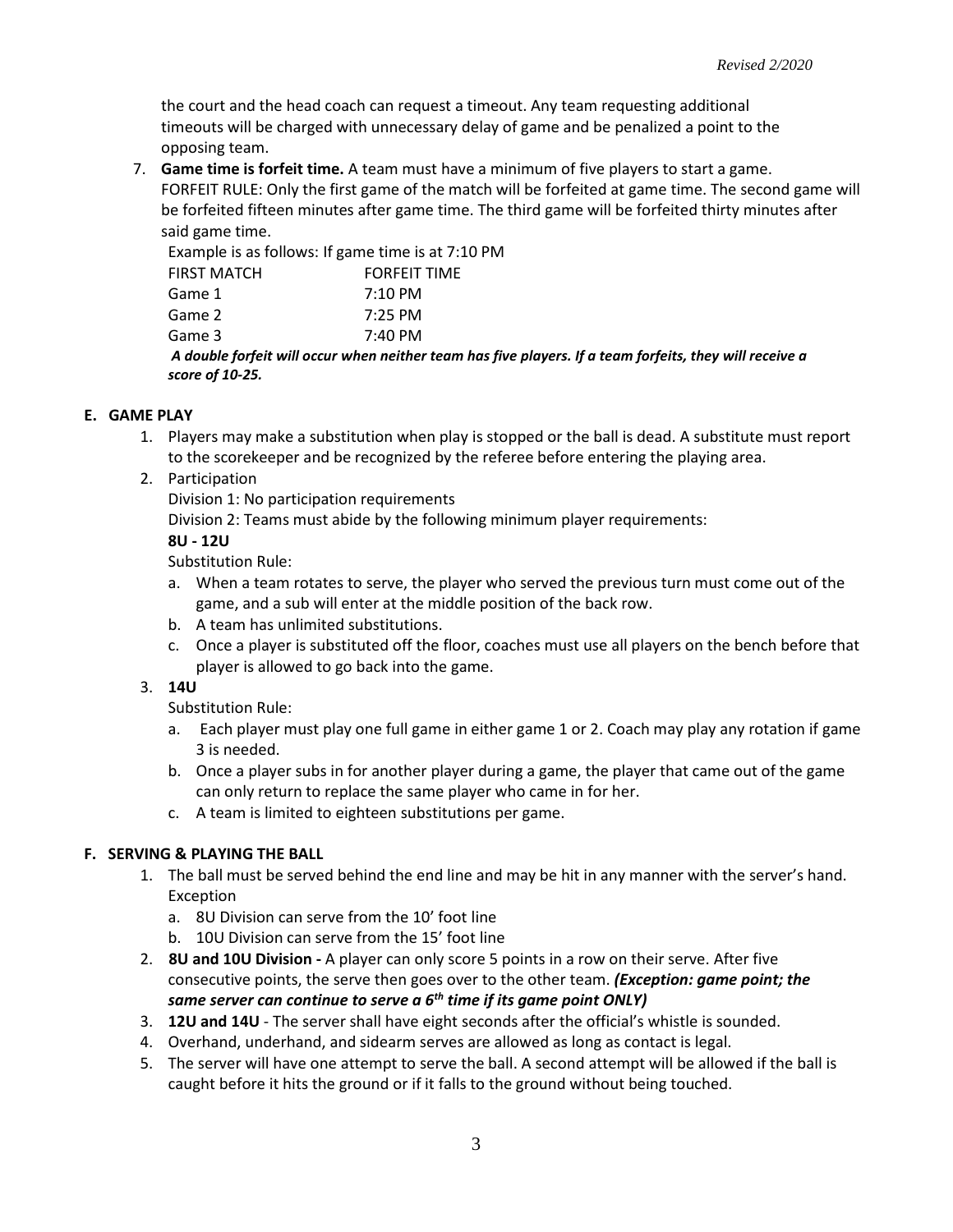- 6. The ball cannot be served until the official has blown the ready for play whistle and indicated the signal.
- 7. Teams that have less than six to start a game shall use "ghost rotation". During the rotation of services, the "ghost server" will serve as a point for the opponent. When or if the 6th player shows up to the game, she can sub into the "ghost" position during the next dead ball situation.
- 8. A served ball is a service fault when:
	- a. The ball does not legally cross the net. If the ball touches the net, and then goes over, the serve is good.
	- b. The ball touches one of the server's teammate.
	- c. The ball touches the floor on the server's side of the net.
	- d. The ball does not cross the net entirely between the net antennas or lands out of bounds.
	- e. The ball touches the ceiling or any obstruction.
- 9. When the team's first contact is simultaneous contact by opponents or an action to block, the next contact is considered the team's first hit.
- 10. It is illegal to block or spike a serve.
- 11. Each team is limited to a maximum of three hits on its side of the net to get the ball successfully over the net. Lifting, carrying the ball, and underhand slapping of the ball are illegal hits and shall result in a point to the opposing team.
- 12. If any part of the ball contacts the boundary lines, it is considered in.
- 13. The ball will be considered out-of-bounds if:
	- a. Touches any part of the walls
	- b. Strikes the ceiling on the opponent's side
	- c. Strikes an overhead obstruction above a playable area of the opponent side
	- d. Strikes a basketball goal or the divider curtain
- 14. **12UD2 Two Hit Rule:** The ball must be hit twice before returning to the opponent's side of the net.

### **G. PLAY AT THE NET**

- 1. Contact with the net by a player is a fault.
- 2. A ball may be played out of the net provided that a team still has at least one of its three hits remaining.
- 3. Only front-row players are permitted to complete a block. Blocks do not count as team hits.
- 4. Only front row players may attack the ball in the front row.
- 5. Back row attackers who attack the ball must jump from behind the 10-foot line.

### **H. COACHES**

- 1. Before each game please present a picture ID and sign in with the staff member at the scorer's table.
- 2. Turn in your line-up card to the scorer's table.
- 3. Coaches will have until the **Thursday before week 2** to add an assistant coach to the roster. After this time, all rosters will be frozen. The only exception to this rule would be if neither the head coach nor assistant coach is able to be at the scheduled game. Any additions must be approved by the athletic department.
- 4. Each team is allowed to have a maximum of two coaches on their roster.
- 5. Each team must provide a volunteer lineperson.

## **I. SPORTSMANSHIP & CONDUCT DURING A GAME**

1. Coaches are responsible for their team and parent's conduct on and off of the court. Unsportsmanlike conduct by coaches, spectators, or participants will not be tolerated,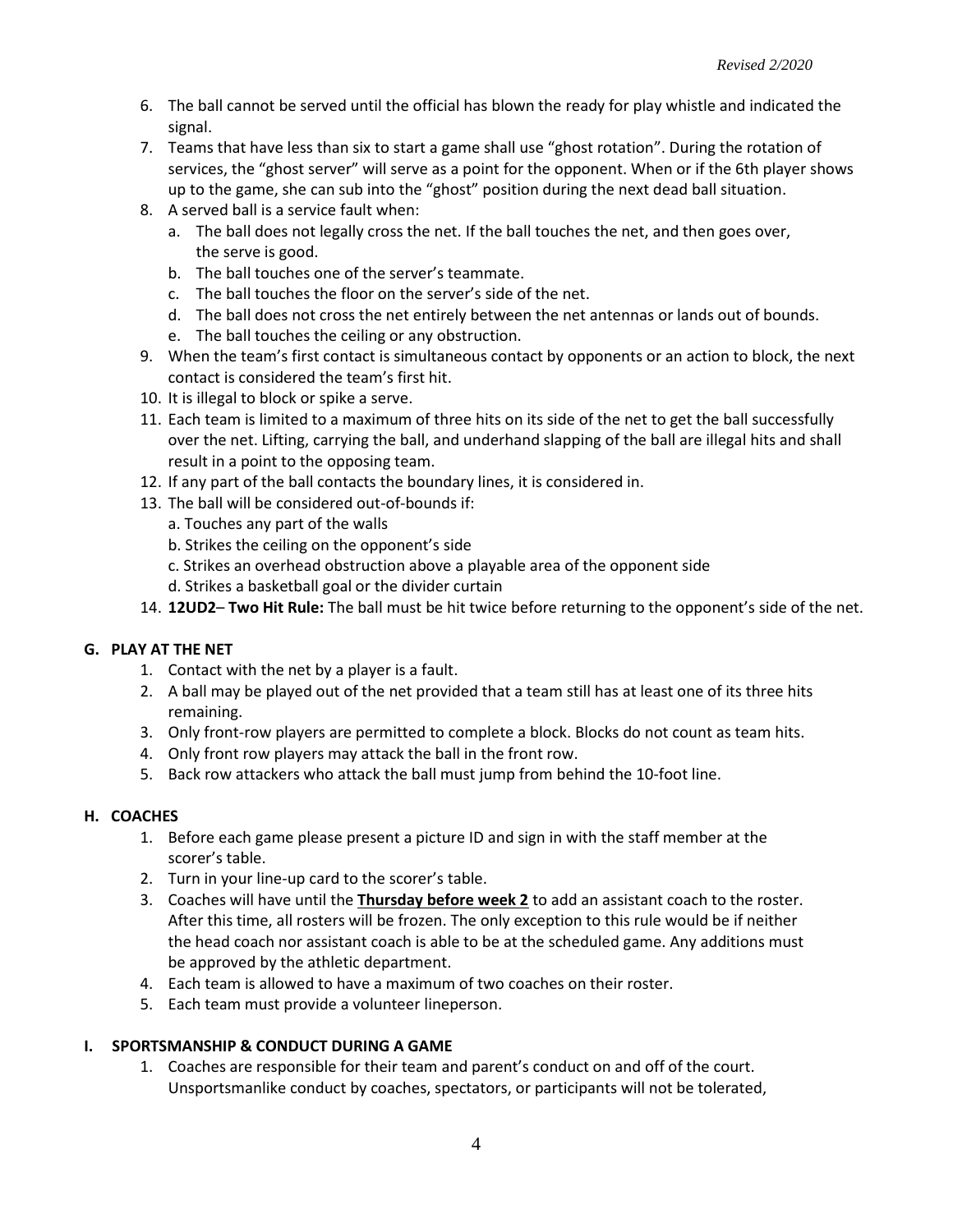regardless if it's a practice, regular season game, or tournament games. Individuals may be suspended due to unsportsmanlike conduct at the discretion of the athletic department.

- 2. Any coach, player or spectator that is ejected from a facility will have one minute to leave the gym and two minutes to leave the grounds and will be suspended for one game, regardless if it's a season game or tournament game. Should a player, coach or spectator be ejected on a second occasion, the offender(s) will automatically be suspended for the remainder of the season. This includes all involvement of the team (games & practices).
- 3. Any assault or physical violence directed toward staff or our volunteer coaches will result in a suspension from further participation of any program sponsored by the City of Mesquite. The length of the suspension will be determined by the severity of the incident.
- 4. Unsportsmanlike or disruptive behavior from spectators will warrant the following actions:
	- a. Warning will be issued by the official.
	- b. If the game is stopped a second time that parent or parents will be asked to leave.
	- c. If they are noncompliant then MPD will be called and they will be escorted out.
	- d. If the staff feels that continuing the game poses a threat, the game will be called. The score at the suspension will be the final official score.
- 5. Any player, coach or spectator that is ejected from a tournament game will not be eligible to enter the gym for the remainder of the tournament.

## **J. Player Eligibility Requirements**

1. Only a coach can protest a player's eligibility. If a coach protests a player's eligibility, then the player in questions coach will have two (2) business days to provide the birth certificate to the athletic department. If the athletic department does not receive the birth certificate within two (2) business days or if they do receive it and the player has violated the rules, the following actions will happen:

a. The team will forfeit all games played with the illegal player on their team.

b. The coach will be suspended (two) 2 games for the first offence. On the second offence, the coach will be suspended the remainder of the season, including playoffs.

c. The ineligible player will be suspended from the league for the remainder of the season. *(a refund will not be given)* 

|                     | 8 & Under       | <b>10 &amp; Under</b> | 12 & Under             | 14 & Under             |
|---------------------|-----------------|-----------------------|------------------------|------------------------|
| <b>Ball Size</b>    | Volley Lite     | Volley Lite           | <b>Volley Lite</b>     | Official               |
| <b>Net Height</b>   | 7'4''           | 7'4''                 | 7'4''                  | 7'4''                  |
| <b>Serving Line</b> | Behind 10' line | Behind 15' line       | <b>Back Court Line</b> | <b>Back Court Line</b> |

### **K. EQUIPMENT AND COURTS**

### **L. TIE BREAKING PROCEDURES**

Teams will be ranked according to what their records are. Teams that are tied will be grouped together and a tie breaking procedure will be conducted. The procedure for which ties will be broken for seeding/play-off purposes is in the following order if needed:

- 1. Head-to-Head competition
- 2. Compare game percentage (determined by dividing each tied team's total games won in the league by the total games played). The team with the highest percentage is first.
- 3. Point Differential